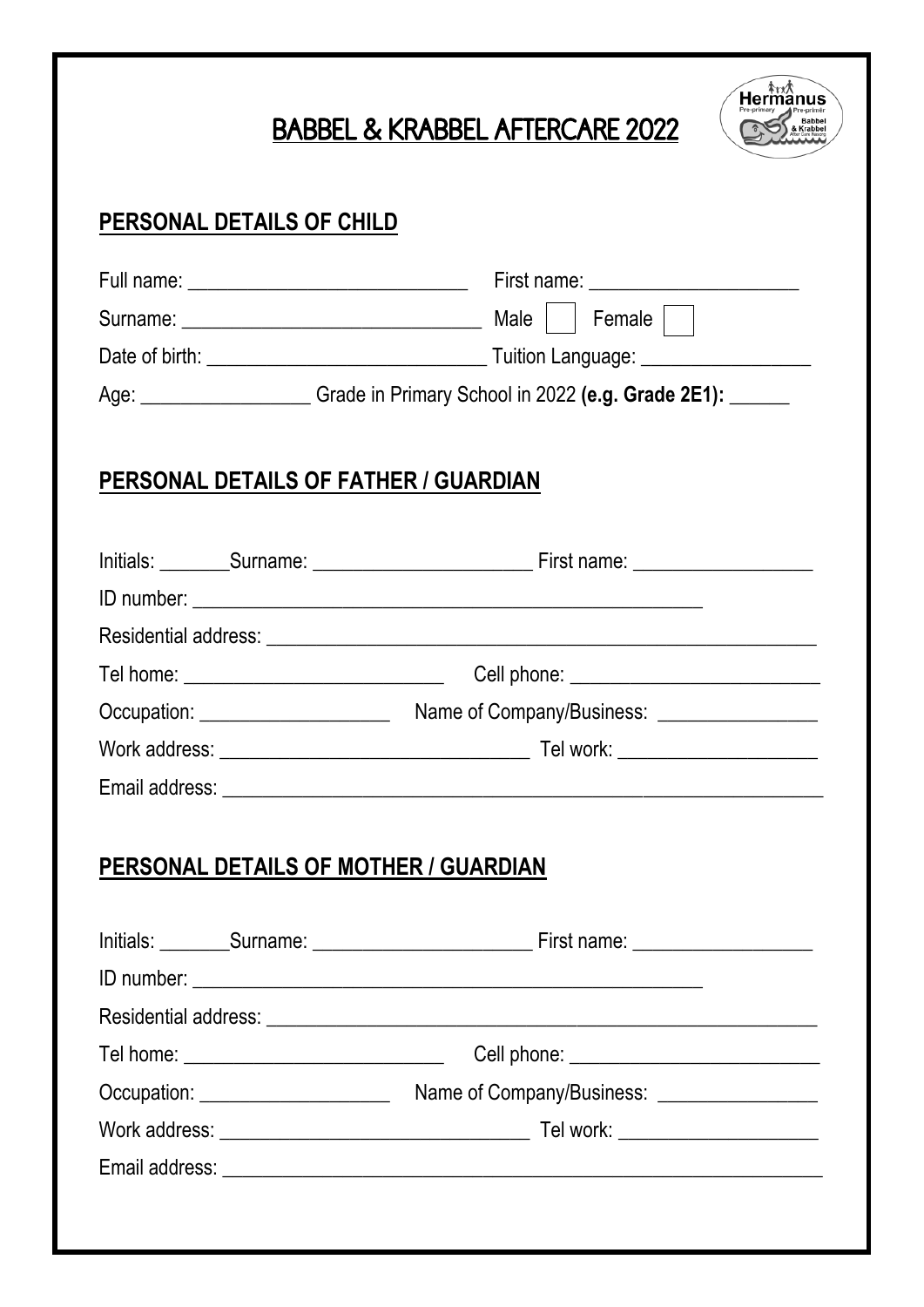## **MEDICAL INFORMATION**

| Does your child have any life-threatening allergies: |  |
|------------------------------------------------------|--|
|                                                      |  |

Is there any specific medical condition that you feel we must be aware of, e.g. Diabetes, Epilepsy, Asthma or any other:

*If above answer is YES – please supply us with a written action plan from your doctor/specialist.*

General Practitioner in Hermanus:

Tel: \_\_\_\_\_\_\_\_\_\_\_\_\_\_\_\_\_\_\_\_\_\_\_\_\_

| <b>MEDICAL AID</b>                                              | <b>STATE PATIENT</b>    |  |  |  |
|-----------------------------------------------------------------|-------------------------|--|--|--|
| Fund Name:                                                      | Patient/File Name:      |  |  |  |
| Main Member:                                                    | File Number:            |  |  |  |
| Membership Number:                                              |                         |  |  |  |
| IN CASE OF ANY SERIOUS EMERGENCY, PLEASE TRANSPORT MY CHILD TO: |                         |  |  |  |
| <b>PROVINCIAL HOSPITAL</b>                                      | <b>PRIVATE HOSPITAL</b> |  |  |  |

#### **EMERGENCIES:**

If neither of the child's parents are available, please contact:

| Name: | Tel: |
|-------|------|
| Name: | ГеI: |

#### **ADMINISTRATION OF MEDICATION**

In case of any serious illness, the procedures are as follows:

- 1. Parents will be contacted telephonically concerning the child's state.
- 2. In any other case such as a high fever or anything that looks like a contagious illness, it will be expected from you to come and fetch your child as soon as possible.
- 3. In any other circumstances where the parent cannot fetch the child immediately, medication will be administered as prescribed on the label, only if this permission section has been signed.

The abovementioned child is not allergic to Paracetamol (eg. Panado or any other generic equivalent.)

**\_\_\_\_\_\_\_\_\_\_\_\_\_\_\_\_\_\_\_\_\_\_\_\_\_ \_\_\_\_\_\_\_\_\_\_\_\_\_\_\_\_\_\_\_\_\_\_\_ Signature (Parent / Guardian) Date**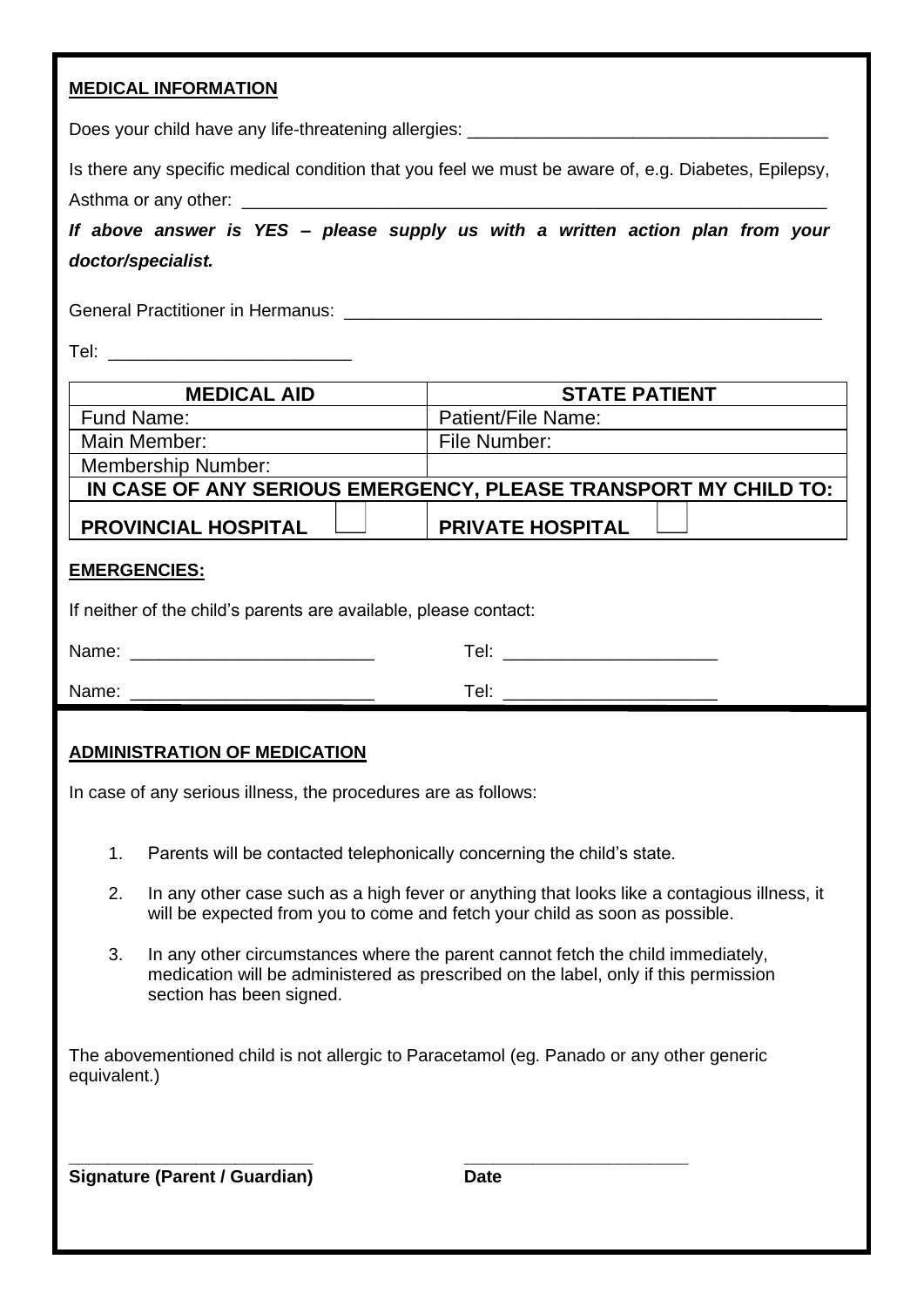

### **PERMISSION FOR SOMEONE OTHER THAN MYSELF TO FETCH MY CHILD FROM AFTERCARE**

|                                                                                                                                                                                                                                           |                                                                            | I, _________________________________parent/guardian of __________________________give permission |  |  |
|-------------------------------------------------------------------------------------------------------------------------------------------------------------------------------------------------------------------------------------------|----------------------------------------------------------------------------|--------------------------------------------------------------------------------------------------|--|--|
|                                                                                                                                                                                                                                           | that the following persons may fetch my child from Aftercare.              |                                                                                                  |  |  |
| <b>Name</b>                                                                                                                                                                                                                               | <b>Relationship to child</b>                                               | <b>Telephone</b>                                                                                 |  |  |
| ◻<br>the control of the control of the control of                                                                                                                                                                                         | <b>FATHER</b>                                                              |                                                                                                  |  |  |
| □                                                                                                                                                                                                                                         | <b>MOTHER</b>                                                              |                                                                                                  |  |  |
| □<br>the control of the control of the                                                                                                                                                                                                    |                                                                            |                                                                                                  |  |  |
| ◻                                                                                                                                                                                                                                         |                                                                            |                                                                                                  |  |  |
| □<br><u> De Carlos de Carlos de Carlos de Carlos de Carlos de Carlos de Carlos de Carlos de Carlos de Carlos de Carlos de Carlos de Carlos de Carlos de Carlos de Carlos de Carlos de Carlos de Carlos de Carlos de Carlos de Carlos </u> | the control of the control of the control of the control of the control of |                                                                                                  |  |  |
| ❏<br><u> 1989 - Johann John Harry Harry Harry Harry Harry Harry Harry Harry Harry Harry Harry Harry Harry Harry Harry Harry Harry Harry Harry Harry Harry Harry Harry Harry Harry Harry Harry Harry Harry Harry Harry Harry Harry Har</u> |                                                                            |                                                                                                  |  |  |
| ◻<br><u> 1989 - Johann John Harry Harry Harry Harry Harry Harry Harry Harry Harry Harry Harry Harry Harry Harry Harry Harry Harry Harry Harry Harry Harry Harry Harry Harry Harry Harry Harry Harry Harry Harry Harry Harry Harry Har</u> |                                                                            |                                                                                                  |  |  |
| □<br>the control of the control of the                                                                                                                                                                                                    |                                                                            |                                                                                                  |  |  |
| □                                                                                                                                                                                                                                         |                                                                            |                                                                                                  |  |  |
| ❏<br>the control of the control of the                                                                                                                                                                                                    |                                                                            |                                                                                                  |  |  |
| □<br>the company of the company of                                                                                                                                                                                                        |                                                                            |                                                                                                  |  |  |
| ◻<br><u> 1990 - Johann Barbara, martin a</u>                                                                                                                                                                                              |                                                                            |                                                                                                  |  |  |
| □                                                                                                                                                                                                                                         |                                                                            |                                                                                                  |  |  |
| Thank you for your co-operation.                                                                                                                                                                                                          |                                                                            |                                                                                                  |  |  |
| Signature (Parent / Guardian)                                                                                                                                                                                                             | Date                                                                       |                                                                                                  |  |  |
| <b>IMPORTANT</b>                                                                                                                                                                                                                          |                                                                            |                                                                                                  |  |  |
| 1. Please note that your child may only be fetched by a person whose name appears on                                                                                                                                                      |                                                                            |                                                                                                  |  |  |

 **this list. 2. Should you send someone else to fetch your child from school, whose name does not appear on the above list, we require written permission from you as parent (by letter / email to info@hermanuspreprim.co.za / a Whatsapp or Text message (sms) to the class** 

 **teacher).**